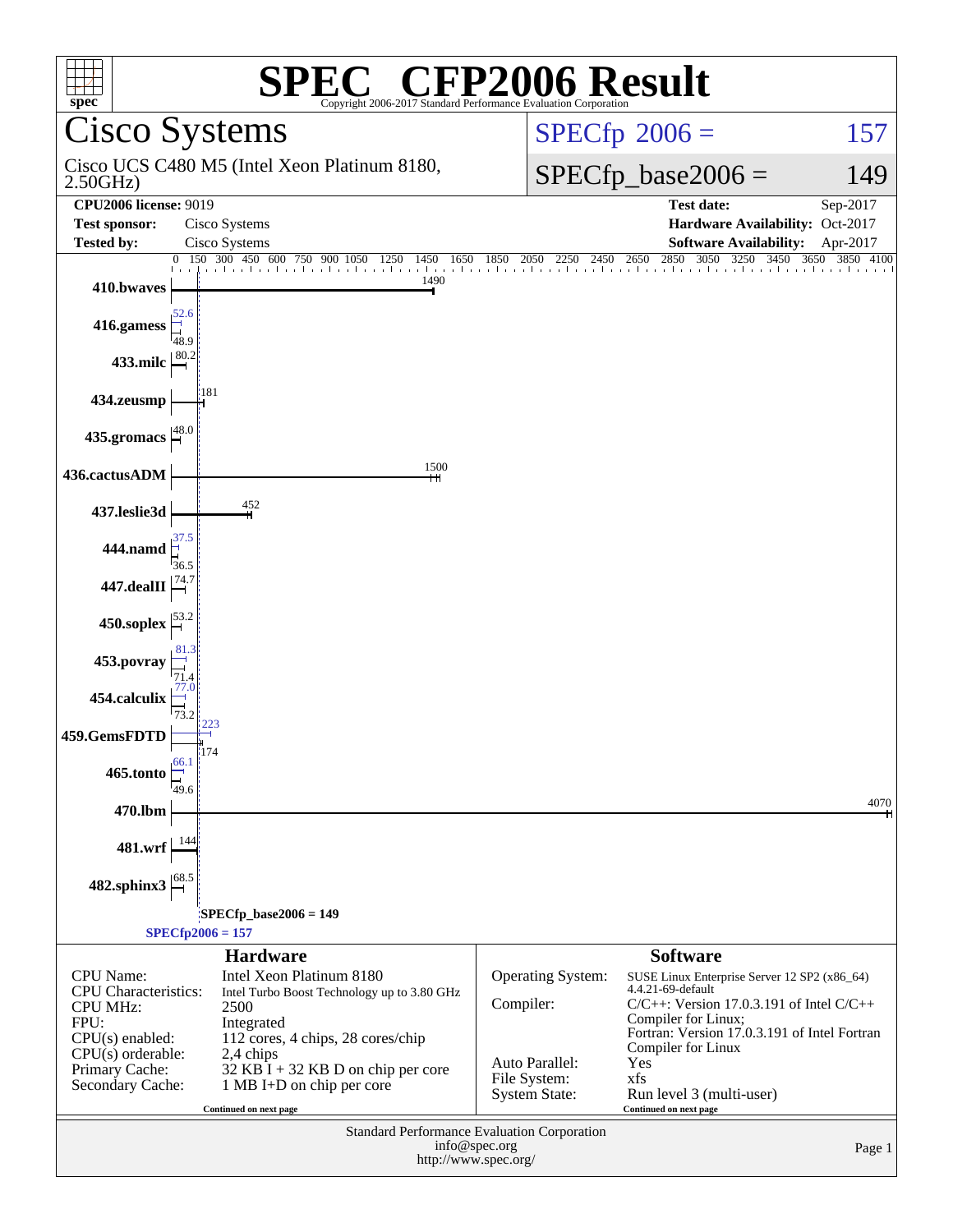

Cisco Systems

#### 2.50GHz) Cisco UCS C480 M5 (Intel Xeon Platinum 8180,

### $SPECfp2006 = 157$  $SPECfp2006 = 157$

### $SPECfp\_base2006 = 149$

| <b>CPU2006 license: 9019</b> |                                      |                       | <b>Test date:</b><br>$Sep-2017$           |
|------------------------------|--------------------------------------|-----------------------|-------------------------------------------|
| <b>Test sponsor:</b>         | Cisco Systems                        |                       | Hardware Availability: Oct-2017           |
| <b>Tested by:</b>            | Cisco Systems                        |                       | <b>Software Availability:</b><br>Apr-2017 |
| L3 Cache:                    | $38.5$ MB I+D on chip per chip       | <b>Base Pointers:</b> | $64$ -bit                                 |
| Other Cache:                 | None                                 | Peak Pointers:        | $32/64$ -bit                              |
| Memory:                      | 768 GB (48 x 16 GB 2Rx4 PC4-2666V-R) | Other Software:       | None                                      |
| Disk Subsystem:              | 1 x 480 GB SSD SAS                   |                       |                                           |
| Other Hardware:              | None                                 |                       |                                           |

**[Results Table](http://www.spec.org/auto/cpu2006/Docs/result-fields.html#ResultsTable)**

|                   |                                                                                                          |              |                |              | IWJUIW LUVIV   |             |                |              |                |              |                |              |
|-------------------|----------------------------------------------------------------------------------------------------------|--------------|----------------|--------------|----------------|-------------|----------------|--------------|----------------|--------------|----------------|--------------|
| <b>Base</b>       |                                                                                                          |              |                |              |                | <b>Peak</b> |                |              |                |              |                |              |
| <b>Benchmark</b>  | <b>Seconds</b>                                                                                           | <b>Ratio</b> | <b>Seconds</b> | <b>Ratio</b> | <b>Seconds</b> | Ratio       | <b>Seconds</b> | <b>Ratio</b> | <b>Seconds</b> | <b>Ratio</b> | <b>Seconds</b> | <b>Ratio</b> |
| 410.bwayes        | 9.11                                                                                                     | 1490         | 9.13           | 1490         | 9.16           | 1480        | 9.11           | 1490         | 9.13           | 1490         | 9.16           | 1480         |
| 416.gamess        | 400                                                                                                      | 48.9         | 400            | 48.9         | 401            | 48.8        | 372            | 52.6         | 372            | 52.6         | 372            | 52.7         |
| $433$ .milc       | 114                                                                                                      | 80.2         | 114            | 80.7         | 115            | 79.6        | 114            | 80.2         | 114            | 80.7         | 115            | 79.6         |
| 434.zeusmp        | 50.4                                                                                                     | 181          | 50.3           | 181          | 49.2           | 185         | 50.4           | 181          | 50.3           | 181          | 49.2           | 185          |
| 435.gromacs       | 149                                                                                                      | 48.0         | 149            | 48.1         | 149            | 48.0        | 149            | 48.0         | 149            | 48.1         | 149            | 48.0         |
| 436.cactusADM     | 7.95                                                                                                     | 1500         | 8.11           | 1470         | 7.85           | 1520        | 7.95           | <b>1500</b>  | 8.11           | 1470         | 7.85           | 1520         |
| 437.leslie3d      | 20.8                                                                                                     | 452          | 20.6           | 457          | 21.7           | 433         | 20.8           | 452          | 20.6           | 457          | 21.7           | 433          |
| 444.namd          | 220                                                                                                      | 36.5         | 220            | 36.4         | 220            | 36.5        | 214            | 37.5         | 214            | 37.5         | 214            | 37.5         |
| 447.dealII        | 153                                                                                                      | 74.7         | 153            | 74.9         | 153            | 74.6        | 153            | 74.7         | 153            | 74.9         | 153            | 74.6         |
| $450$ .soplex     | 157                                                                                                      | 53.2         | 158            | 52.7         | 156            | 53.3        | 157            | 53.2         | 158            | 52.7         | 156            | 53.3         |
| $453$ .povray     | 74.5                                                                                                     | 71.4         | 74.6           | 71.4         | 74.5           | 71.4        | 65.4           | 81.3         | 65.3           | 81.5         | 65.4           | 81.3         |
| 454.calculix      | 113                                                                                                      | 73.2         | 113            | 73.1         | 113            | 73.2        | 107            | 77.4         | 107            | 77.0         | 107            | 76.9         |
| 459.GemsFDTD      | 61.1                                                                                                     | 174          | 63.2           | 168          | 60.3           | 176         | 47.6           | 223          | 47.6           | 223          | 47.8           | 222          |
| 465.tonto         | 199                                                                                                      | 49.5         | 193            | 50.9         | 198            | 49.6        | 150            | 65.8         | 148            | 66.5         | 149            | 66.1         |
| 470.1bm           | 3.36                                                                                                     | 4090         | 3.38           | 4060         | 3.38           | 4070        | 3.36           | 4090         | 3.38           | 4060         | 3.38           | 4070         |
| 481.wrf           | 78.0                                                                                                     | 143          | 77.4           | 144          | 77.2           | 145         | 78.0           | 143          | 77.4           | 144          | 77.2           | 145          |
| $482$ .sphinx $3$ | 286                                                                                                      | 68.0         | 284            | 68.5         | 285            | 68.5        | 286            | 68.0         | 284            | 68.5         | 285            | 68.5         |
|                   | Results appear in the order in which they were run. Bold underlined text indicates a median measurement. |              |                |              |                |             |                |              |                |              |                |              |

### **[Operating System Notes](http://www.spec.org/auto/cpu2006/Docs/result-fields.html#OperatingSystemNotes)**

Stack size set to unlimited using "ulimit -s unlimited"

### **[Platform Notes](http://www.spec.org/auto/cpu2006/Docs/result-fields.html#PlatformNotes)**

BIOS Settings: Intel HyperThreading Technology set to Disabled CPU performance set to Enterprise Power Performance Tuning set to OS SNC set to Disabled IMC Interleaving set to Auto Patrol Scrub set to Disabled Sysinfo program /home/cpu2006-1.2/config/sysinfo.rev6993 Revision 6993 of 2015-11-06 (b5e8d4b4eb51ed28d7f98696cbe290c1) running on C480-SLES12 Thu Sep 21 02:25:52 2017 Continued on next page

> Standard Performance Evaluation Corporation [info@spec.org](mailto:info@spec.org) <http://www.spec.org/>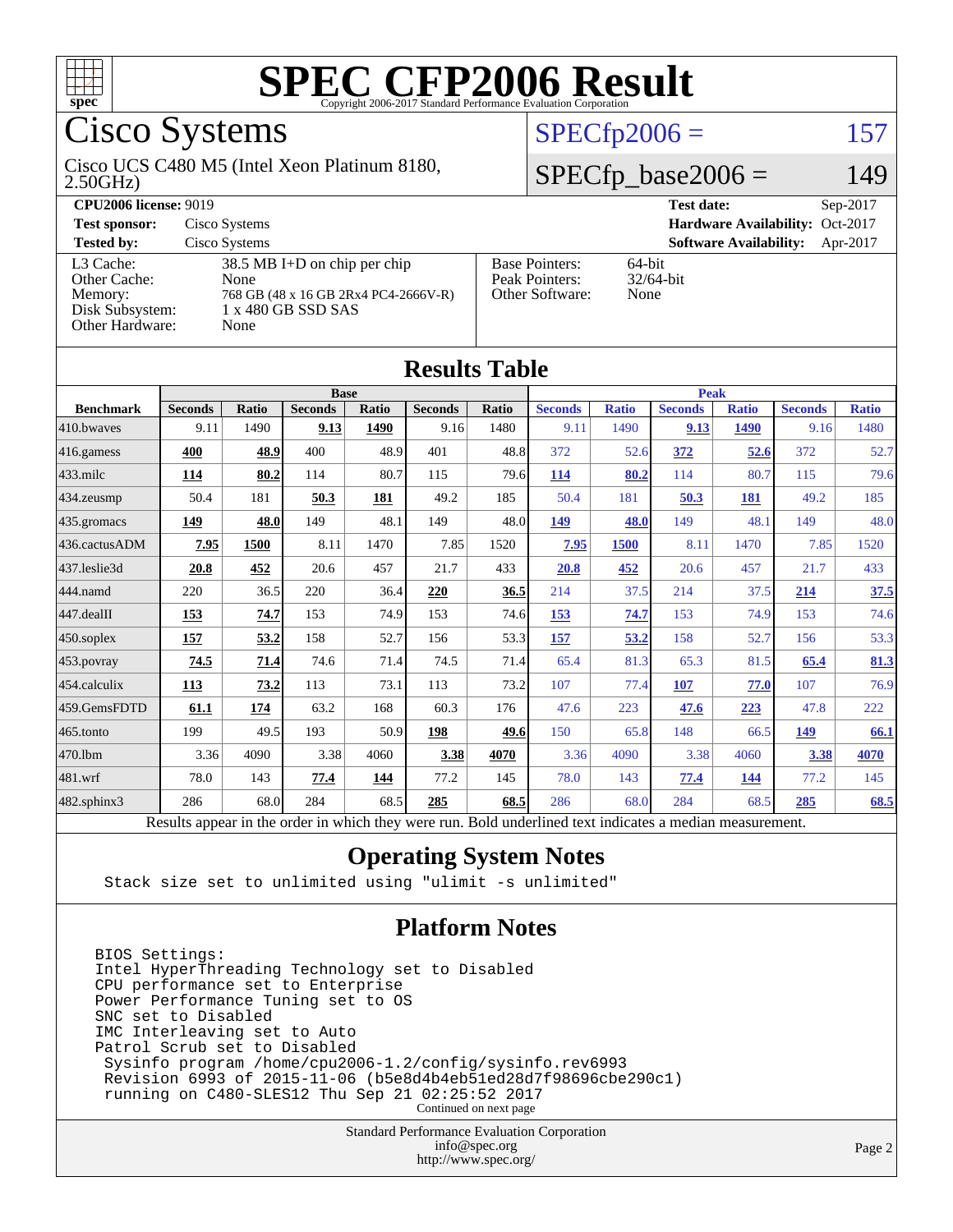

Cisco Systems

 $SPECTp2006 = 157$ 

2.50GHz) Cisco UCS C480 M5 (Intel Xeon Platinum 8180,  $SPECfp\_base2006 = 149$ 

**[CPU2006 license:](http://www.spec.org/auto/cpu2006/Docs/result-fields.html#CPU2006license)** 9019 **[Test date:](http://www.spec.org/auto/cpu2006/Docs/result-fields.html#Testdate)** Sep-2017 **[Test sponsor:](http://www.spec.org/auto/cpu2006/Docs/result-fields.html#Testsponsor)** Cisco Systems **[Hardware Availability:](http://www.spec.org/auto/cpu2006/Docs/result-fields.html#HardwareAvailability)** Oct-2017 **[Tested by:](http://www.spec.org/auto/cpu2006/Docs/result-fields.html#Testedby)** Cisco Systems **[Software Availability:](http://www.spec.org/auto/cpu2006/Docs/result-fields.html#SoftwareAvailability)** Apr-2017

### **[Platform Notes \(Continued\)](http://www.spec.org/auto/cpu2006/Docs/result-fields.html#PlatformNotes)**

Standard Performance Evaluation Corporation [info@spec.org](mailto:info@spec.org) This section contains SUT (System Under Test) info as seen by some common utilities. To remove or add to this section, see: <http://www.spec.org/cpu2006/Docs/config.html#sysinfo> From /proc/cpuinfo model name : Intel(R) Xeon(R) Platinum 8180 CPU @ 2.50GHz 4 "physical id"s (chips) 112 "processors" cores, siblings (Caution: counting these is hw and system dependent. The following excerpts from /proc/cpuinfo might not be reliable. Use with caution.) cpu cores : 28 siblings : 28 physical 0: cores 0 1 2 3 4 5 6 8 9 10 11 12 13 14 16 17 18 19 20 21 22 24 25 26 27 28 29 30 physical 1: cores 0 1 2 3 4 5 6 8 9 10 11 12 13 14 16 17 18 19 20 21 22 24 25 26 27 28 29 30 physical 2: cores 0 1 2 3 4 5 6 8 9 10 11 12 13 14 16 17 18 19 20 21 22 24 25 26 27 28 29 30 physical 3: cores 0 1 2 3 4 5 6 8 9 10 11 12 13 14 16 17 18 19 20 21 22 24 25 26 27 28 29 30 cache size : 39424 KB From /proc/meminfo<br>MemTotal: 790981780 kB HugePages\_Total: 0 Hugepagesize: 2048 kB /usr/bin/lsb\_release -d SUSE Linux Enterprise Server 12 SP2 From /etc/\*release\* /etc/\*version\* SuSE-release: SUSE Linux Enterprise Server 12 (x86\_64) VERSION = 12 PATCHLEVEL = 2 # This file is deprecated and will be removed in a future service pack or release. # Please check /etc/os-release for details about this release. os-release: NAME="SLES" VERSION="12-SP2" VERSION\_ID="12.2" PRETTY\_NAME="SUSE Linux Enterprise Server 12 SP2" ID="sles" ANSI\_COLOR="0;32" CPE\_NAME="cpe:/o:suse:sles:12:sp2" uname -a: Linux C480-SLES12 4.4.21-69-default #1 SMP Tue Oct 25 10:58:20 UTC 2016 (9464f67) x86\_64 x86\_64 x86\_64 GNU/Linux Continued on next page

<http://www.spec.org/>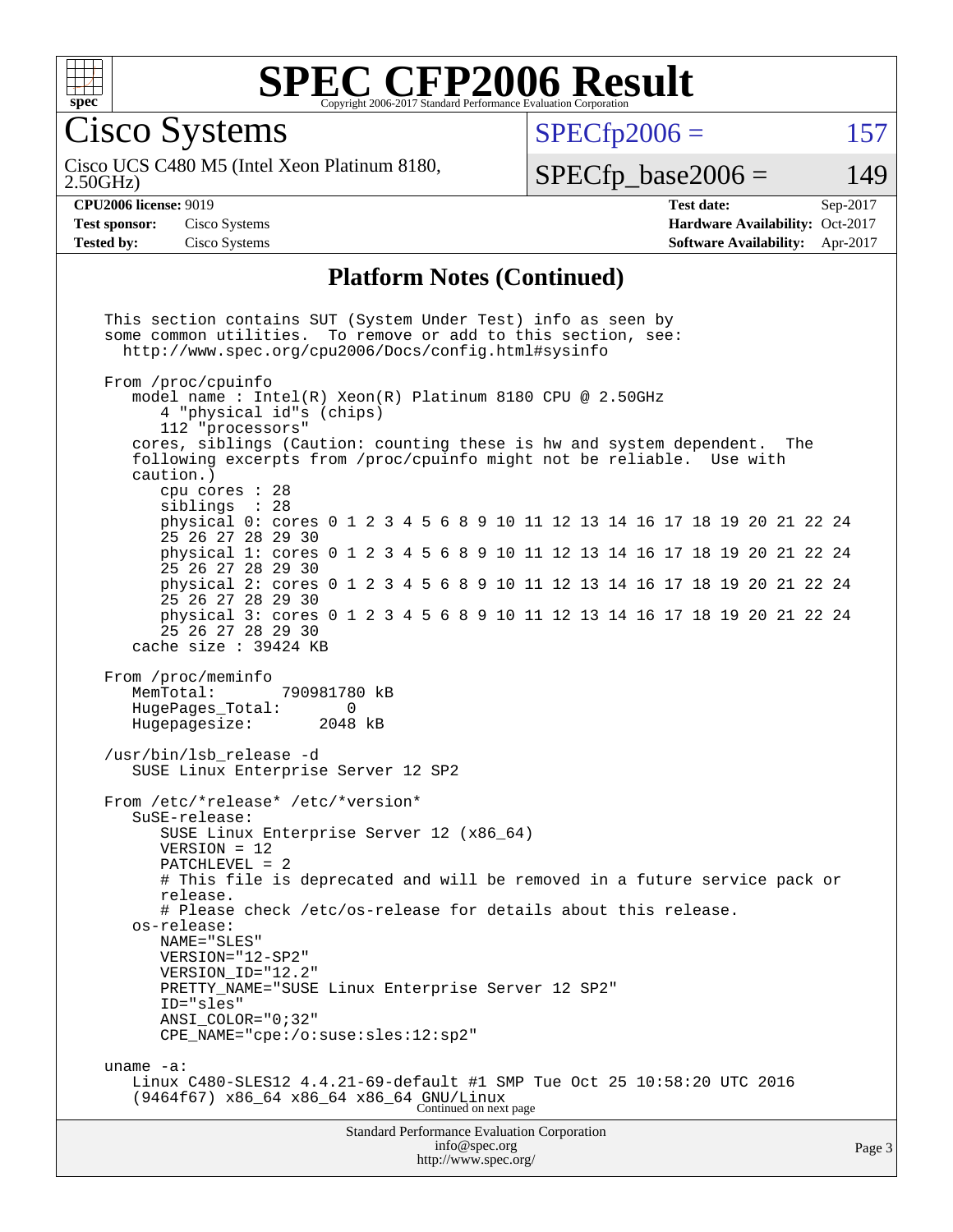

Cisco Systems

 $SPECTp2006 = 157$ 

2.50GHz) Cisco UCS C480 M5 (Intel Xeon Platinum 8180,

 $SPECfp\_base2006 = 149$ 

**[CPU2006 license:](http://www.spec.org/auto/cpu2006/Docs/result-fields.html#CPU2006license)** 9019 **[Test date:](http://www.spec.org/auto/cpu2006/Docs/result-fields.html#Testdate)** Sep-2017 **[Test sponsor:](http://www.spec.org/auto/cpu2006/Docs/result-fields.html#Testsponsor)** Cisco Systems **[Hardware Availability:](http://www.spec.org/auto/cpu2006/Docs/result-fields.html#HardwareAvailability)** Oct-2017 **[Tested by:](http://www.spec.org/auto/cpu2006/Docs/result-fields.html#Testedby)** Cisco Systems **[Software Availability:](http://www.spec.org/auto/cpu2006/Docs/result-fields.html#SoftwareAvailability)** Apr-2017

### **[Platform Notes \(Continued\)](http://www.spec.org/auto/cpu2006/Docs/result-fields.html#PlatformNotes)**

run-level 3 Sep 20 20:51

SPEC is set to: /home/cpu2006-1.2<br>Filesystem Type Size Use Filesystem Type Size Used Avail Use% Mounted on<br>/dev/sda3 xfs 404G 46G 359G 12% /home xfs 404G 46G 359G 12% /home Additional information from dmidecode:

 Warning: Use caution when you interpret this section. The 'dmidecode' program reads system data which is "intended to allow hardware to be accurately determined", but the intent may not be met, as there are frequent changes to hardware, firmware, and the "DMTF SMBIOS" standard.

 BIOS Cisco Systems, Inc. C480M5.3.1.0.272.0613172154 06/13/2017 Memory: 48x 0xCE00 M393A2G40EB2-CTD 16 GB 2 rank 2666 MHz

(End of data from sysinfo program)

#### **[General Notes](http://www.spec.org/auto/cpu2006/Docs/result-fields.html#GeneralNotes)**

Environment variables set by runspec before the start of the run: KMP\_AFFINITY = "granularity=fine,compact" LD\_LIBRARY\_PATH = "/opt/compilers\_and\_libraries\_2018.0.128/linux/compiler/lib/ia32:/opt/compilers\_and\_libraries\_2018.0.128/linux/compiler/lib/intel64:/home/cpu2006-1.2/sh10.2"

OMP NUM THREADS = "112"

 Binaries compiled on a system with 1x Intel Core i7-4790 CPU + 32GB RAM memory using Redhat Enterprise Linux 7.2 Transparent Huge Pages enabled with: echo always > /sys/kernel/mm/transparent\_hugepage/enabled

# **[Base Compiler Invocation](http://www.spec.org/auto/cpu2006/Docs/result-fields.html#BaseCompilerInvocation)**

[C benchmarks](http://www.spec.org/auto/cpu2006/Docs/result-fields.html#Cbenchmarks): [icc -m64](http://www.spec.org/cpu2006/results/res2017q4/cpu2006-20171003-50261.flags.html#user_CCbase_intel_icc_64bit_bda6cc9af1fdbb0edc3795bac97ada53)

[C++ benchmarks:](http://www.spec.org/auto/cpu2006/Docs/result-fields.html#CXXbenchmarks) [icpc -m64](http://www.spec.org/cpu2006/results/res2017q4/cpu2006-20171003-50261.flags.html#user_CXXbase_intel_icpc_64bit_fc66a5337ce925472a5c54ad6a0de310)

[Fortran benchmarks](http://www.spec.org/auto/cpu2006/Docs/result-fields.html#Fortranbenchmarks): [ifort -m64](http://www.spec.org/cpu2006/results/res2017q4/cpu2006-20171003-50261.flags.html#user_FCbase_intel_ifort_64bit_ee9d0fb25645d0210d97eb0527dcc06e)

[Benchmarks using both Fortran and C](http://www.spec.org/auto/cpu2006/Docs/result-fields.html#BenchmarksusingbothFortranandC): [icc -m64](http://www.spec.org/cpu2006/results/res2017q4/cpu2006-20171003-50261.flags.html#user_CC_FCbase_intel_icc_64bit_bda6cc9af1fdbb0edc3795bac97ada53) [ifort -m64](http://www.spec.org/cpu2006/results/res2017q4/cpu2006-20171003-50261.flags.html#user_CC_FCbase_intel_ifort_64bit_ee9d0fb25645d0210d97eb0527dcc06e)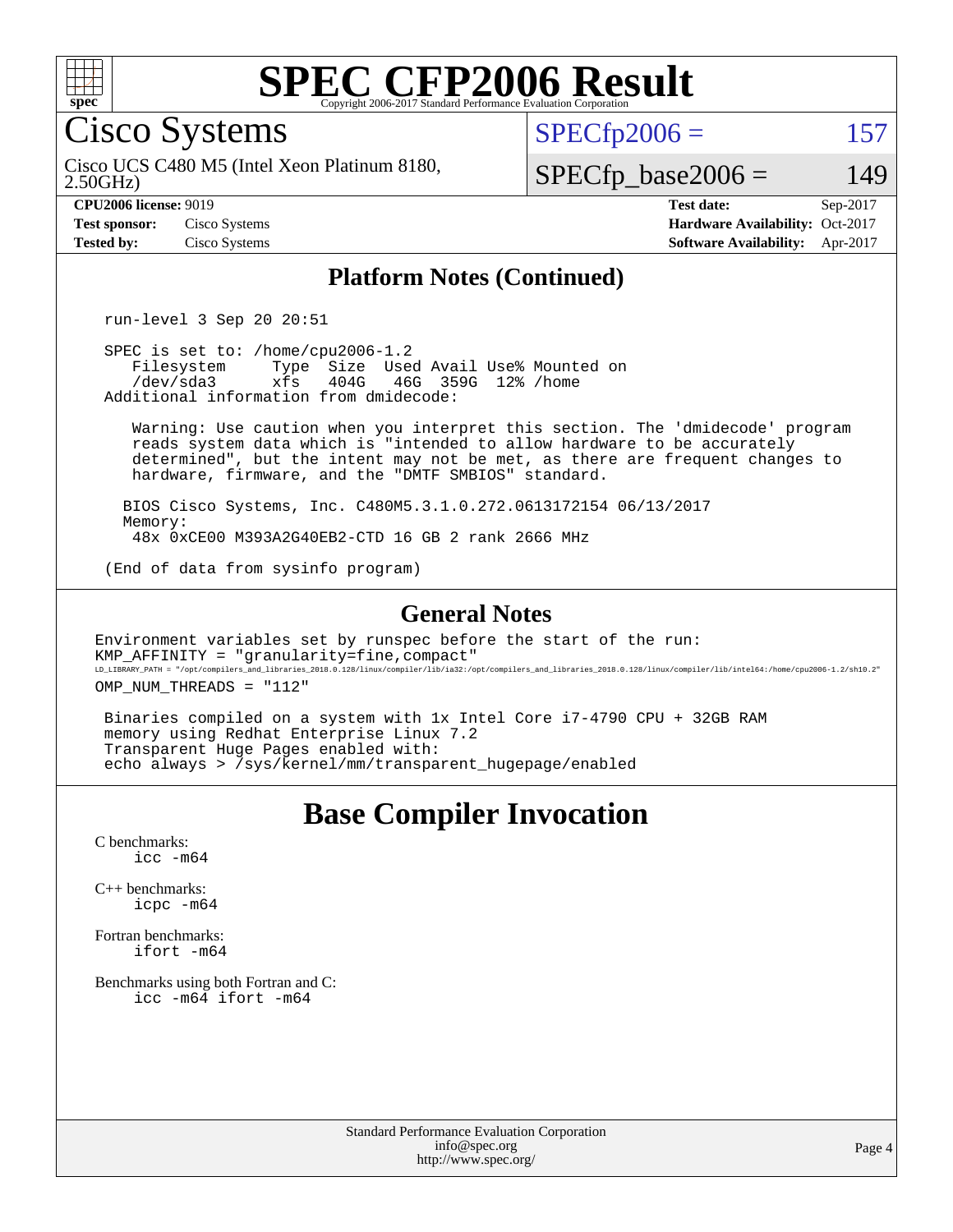

Cisco Systems

2.50GHz) Cisco UCS C480 M5 (Intel Xeon Platinum 8180,  $SPECTp2006 = 157$ 

 $SPECfp\_base2006 = 149$ 

**[CPU2006 license:](http://www.spec.org/auto/cpu2006/Docs/result-fields.html#CPU2006license)** 9019 **[Test date:](http://www.spec.org/auto/cpu2006/Docs/result-fields.html#Testdate)** Sep-2017 **[Test sponsor:](http://www.spec.org/auto/cpu2006/Docs/result-fields.html#Testsponsor)** Cisco Systems **[Hardware Availability:](http://www.spec.org/auto/cpu2006/Docs/result-fields.html#HardwareAvailability)** Oct-2017 **[Tested by:](http://www.spec.org/auto/cpu2006/Docs/result-fields.html#Testedby)** Cisco Systems **[Software Availability:](http://www.spec.org/auto/cpu2006/Docs/result-fields.html#SoftwareAvailability)** Apr-2017

## **[Base Portability Flags](http://www.spec.org/auto/cpu2006/Docs/result-fields.html#BasePortabilityFlags)**

| 410.bwaves: -DSPEC CPU LP64<br>416.gamess: -DSPEC_CPU_LP64 |                                                                |
|------------------------------------------------------------|----------------------------------------------------------------|
| 433.milc: -DSPEC CPU LP64                                  |                                                                |
| 434.zeusmp: - DSPEC_CPU_LP64                               |                                                                |
| 435.gromacs: -DSPEC_CPU_LP64 -nofor_main                   |                                                                |
| 436.cactusADM: - DSPEC CPU LP64 - nofor main               |                                                                |
| 437.leslie3d: -DSPEC CPU LP64                              |                                                                |
| 444.namd: -DSPEC CPU LP64                                  |                                                                |
| 447.dealII: -DSPEC CPU LP64                                |                                                                |
| 450.soplex: -DSPEC CPU LP64                                |                                                                |
| 453.povray: -DSPEC_CPU_LP64                                |                                                                |
| 454.calculix: - DSPEC CPU LP64 - nofor main                |                                                                |
| 459. GemsFDTD: - DSPEC CPU LP64                            |                                                                |
| 465.tonto: - DSPEC CPU LP64                                |                                                                |
| 470.1bm: - DSPEC CPU LP64                                  |                                                                |
|                                                            | 481.wrf: -DSPEC CPU_LP64 -DSPEC_CPU_CASE_FLAG -DSPEC_CPU_LINUX |
| 482.sphinx3: -DSPEC_CPU_LP64                               |                                                                |
|                                                            |                                                                |

## **[Base Optimization Flags](http://www.spec.org/auto/cpu2006/Docs/result-fields.html#BaseOptimizationFlags)**

[C benchmarks](http://www.spec.org/auto/cpu2006/Docs/result-fields.html#Cbenchmarks): [-xCORE-AVX2](http://www.spec.org/cpu2006/results/res2017q4/cpu2006-20171003-50261.flags.html#user_CCbase_f-xCORE-AVX2) [-ipo](http://www.spec.org/cpu2006/results/res2017q4/cpu2006-20171003-50261.flags.html#user_CCbase_f-ipo) [-O3](http://www.spec.org/cpu2006/results/res2017q4/cpu2006-20171003-50261.flags.html#user_CCbase_f-O3) [-no-prec-div](http://www.spec.org/cpu2006/results/res2017q4/cpu2006-20171003-50261.flags.html#user_CCbase_f-no-prec-div) [-parallel](http://www.spec.org/cpu2006/results/res2017q4/cpu2006-20171003-50261.flags.html#user_CCbase_f-parallel) [-qopt-prefetch](http://www.spec.org/cpu2006/results/res2017q4/cpu2006-20171003-50261.flags.html#user_CCbase_f-qopt-prefetch) [C++ benchmarks:](http://www.spec.org/auto/cpu2006/Docs/result-fields.html#CXXbenchmarks) [-xCORE-AVX2](http://www.spec.org/cpu2006/results/res2017q4/cpu2006-20171003-50261.flags.html#user_CXXbase_f-xCORE-AVX2) [-ipo](http://www.spec.org/cpu2006/results/res2017q4/cpu2006-20171003-50261.flags.html#user_CXXbase_f-ipo) [-O3](http://www.spec.org/cpu2006/results/res2017q4/cpu2006-20171003-50261.flags.html#user_CXXbase_f-O3) [-no-prec-div](http://www.spec.org/cpu2006/results/res2017q4/cpu2006-20171003-50261.flags.html#user_CXXbase_f-no-prec-div) [-qopt-prefetch](http://www.spec.org/cpu2006/results/res2017q4/cpu2006-20171003-50261.flags.html#user_CXXbase_f-qopt-prefetch) [Fortran benchmarks](http://www.spec.org/auto/cpu2006/Docs/result-fields.html#Fortranbenchmarks): [-xCORE-AVX2](http://www.spec.org/cpu2006/results/res2017q4/cpu2006-20171003-50261.flags.html#user_FCbase_f-xCORE-AVX2) [-ipo](http://www.spec.org/cpu2006/results/res2017q4/cpu2006-20171003-50261.flags.html#user_FCbase_f-ipo) [-O3](http://www.spec.org/cpu2006/results/res2017q4/cpu2006-20171003-50261.flags.html#user_FCbase_f-O3) [-no-prec-div](http://www.spec.org/cpu2006/results/res2017q4/cpu2006-20171003-50261.flags.html#user_FCbase_f-no-prec-div) [-parallel](http://www.spec.org/cpu2006/results/res2017q4/cpu2006-20171003-50261.flags.html#user_FCbase_f-parallel) [-qopt-prefetch](http://www.spec.org/cpu2006/results/res2017q4/cpu2006-20171003-50261.flags.html#user_FCbase_f-qopt-prefetch) [Benchmarks using both Fortran and C](http://www.spec.org/auto/cpu2006/Docs/result-fields.html#BenchmarksusingbothFortranandC): [-xCORE-AVX2](http://www.spec.org/cpu2006/results/res2017q4/cpu2006-20171003-50261.flags.html#user_CC_FCbase_f-xCORE-AVX2) [-ipo](http://www.spec.org/cpu2006/results/res2017q4/cpu2006-20171003-50261.flags.html#user_CC_FCbase_f-ipo) [-O3](http://www.spec.org/cpu2006/results/res2017q4/cpu2006-20171003-50261.flags.html#user_CC_FCbase_f-O3) [-no-prec-div](http://www.spec.org/cpu2006/results/res2017q4/cpu2006-20171003-50261.flags.html#user_CC_FCbase_f-no-prec-div) [-parallel](http://www.spec.org/cpu2006/results/res2017q4/cpu2006-20171003-50261.flags.html#user_CC_FCbase_f-parallel) [-qopt-prefetch](http://www.spec.org/cpu2006/results/res2017q4/cpu2006-20171003-50261.flags.html#user_CC_FCbase_f-qopt-prefetch)

## **[Peak Compiler Invocation](http://www.spec.org/auto/cpu2006/Docs/result-fields.html#PeakCompilerInvocation)**

[C benchmarks](http://www.spec.org/auto/cpu2006/Docs/result-fields.html#Cbenchmarks): [icc -m64](http://www.spec.org/cpu2006/results/res2017q4/cpu2006-20171003-50261.flags.html#user_CCpeak_intel_icc_64bit_bda6cc9af1fdbb0edc3795bac97ada53)

[C++ benchmarks:](http://www.spec.org/auto/cpu2006/Docs/result-fields.html#CXXbenchmarks) [icpc -m64](http://www.spec.org/cpu2006/results/res2017q4/cpu2006-20171003-50261.flags.html#user_CXXpeak_intel_icpc_64bit_fc66a5337ce925472a5c54ad6a0de310)

[Fortran benchmarks](http://www.spec.org/auto/cpu2006/Docs/result-fields.html#Fortranbenchmarks): [ifort -m64](http://www.spec.org/cpu2006/results/res2017q4/cpu2006-20171003-50261.flags.html#user_FCpeak_intel_ifort_64bit_ee9d0fb25645d0210d97eb0527dcc06e)

[Benchmarks using both Fortran and C](http://www.spec.org/auto/cpu2006/Docs/result-fields.html#BenchmarksusingbothFortranandC): [icc -m64](http://www.spec.org/cpu2006/results/res2017q4/cpu2006-20171003-50261.flags.html#user_CC_FCpeak_intel_icc_64bit_bda6cc9af1fdbb0edc3795bac97ada53) [ifort -m64](http://www.spec.org/cpu2006/results/res2017q4/cpu2006-20171003-50261.flags.html#user_CC_FCpeak_intel_ifort_64bit_ee9d0fb25645d0210d97eb0527dcc06e)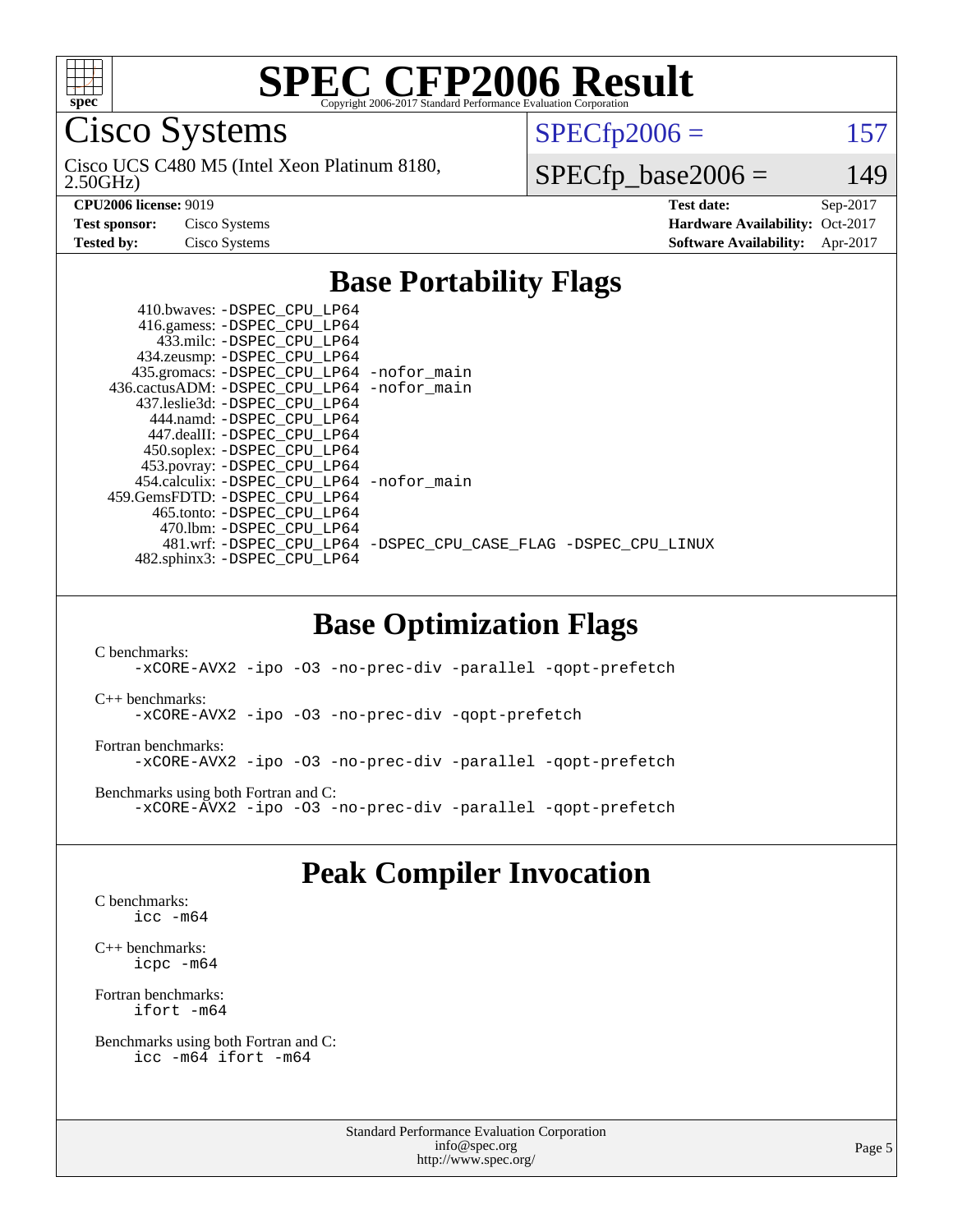

Cisco Systems

Cisco UCS C480 M5 (Intel Xeon Platinum 8180,

 $SPECTp2006 = 157$ 

2.50GHz)

 $SPECfp\_base2006 = 149$ 

**[CPU2006 license:](http://www.spec.org/auto/cpu2006/Docs/result-fields.html#CPU2006license)** 9019 **[Test date:](http://www.spec.org/auto/cpu2006/Docs/result-fields.html#Testdate)** Sep-2017 **[Test sponsor:](http://www.spec.org/auto/cpu2006/Docs/result-fields.html#Testsponsor)** Cisco Systems **[Hardware Availability:](http://www.spec.org/auto/cpu2006/Docs/result-fields.html#HardwareAvailability)** Oct-2017 **[Tested by:](http://www.spec.org/auto/cpu2006/Docs/result-fields.html#Testedby)** Cisco Systems **[Software Availability:](http://www.spec.org/auto/cpu2006/Docs/result-fields.html#SoftwareAvailability)** Apr-2017

## **[Peak Portability Flags](http://www.spec.org/auto/cpu2006/Docs/result-fields.html#PeakPortabilityFlags)**

Same as Base Portability Flags

# **[Peak Optimization Flags](http://www.spec.org/auto/cpu2006/Docs/result-fields.html#PeakOptimizationFlags)**

[C benchmarks](http://www.spec.org/auto/cpu2006/Docs/result-fields.html#Cbenchmarks):

433.milc: basepeak = yes

 $470$ .lbm: basepeak = yes

 $482$ .sphinx3: basepeak = yes

[C++ benchmarks:](http://www.spec.org/auto/cpu2006/Docs/result-fields.html#CXXbenchmarks)

```
 444.namd: -prof-gen(pass 1) -prof-use(pass 2) -xCORE-AVX2(pass 2)
      -par-num-threads=1-ipo-O3(pass 2)-no-prec-div(pass 2) -fno-alias -auto-ilp32
```
447.dealII: basepeak = yes

 $450$ .soplex: basepeak = yes

```
 453.povray: -prof-gen(pass 1) -prof-use(pass 2) -xCORE-AVX2(pass 2)
        -par-num-threads=1-ipo-O3(pass 2)-no-prec-div(pass 2) -unroll4 -ansi-alias
```
[Fortran benchmarks](http://www.spec.org/auto/cpu2006/Docs/result-fields.html#Fortranbenchmarks):

```
410.bwaves: basepeak = yes 416.gamess: -prof-gen(pass 1) -prof-use(pass 2) -xCORE-AVX2(pass 2)
           -par-num-threads=1-ipo-O3(pass 2)-no-prec-div(pass 2) -unroll2 -inline-level=0 -scalar-rep-
   434.zeusmp: basepeak = yes
   437.leslie3d: basepeak = yes
459.GemsFDTD: -prof-gen(pass 1) -prof-use(pass 2) -xCORE-AVX2(pass 2)
           -par-num-threads=1-ipo-O3(pass 2)-no-prec-div(pass 2) -unroll2 -inline-level=0
           -qopt-prefetch -parallel
     465.tonto: -prof-gen(pass 1) -prof-use(pass 2) -xCORE-AVX2(pass 2)
           -par-num-threads=1(pass 1) -ipo(pass 2) -O3(pass 2)
           -no-prec-div-inline-calloc-qopt-malloc-options=3
           -auto -unroll4
```
Continued on next page

```
Standard Performance Evaluation Corporation
            info@spec.org
          http://www.spec.org/
```